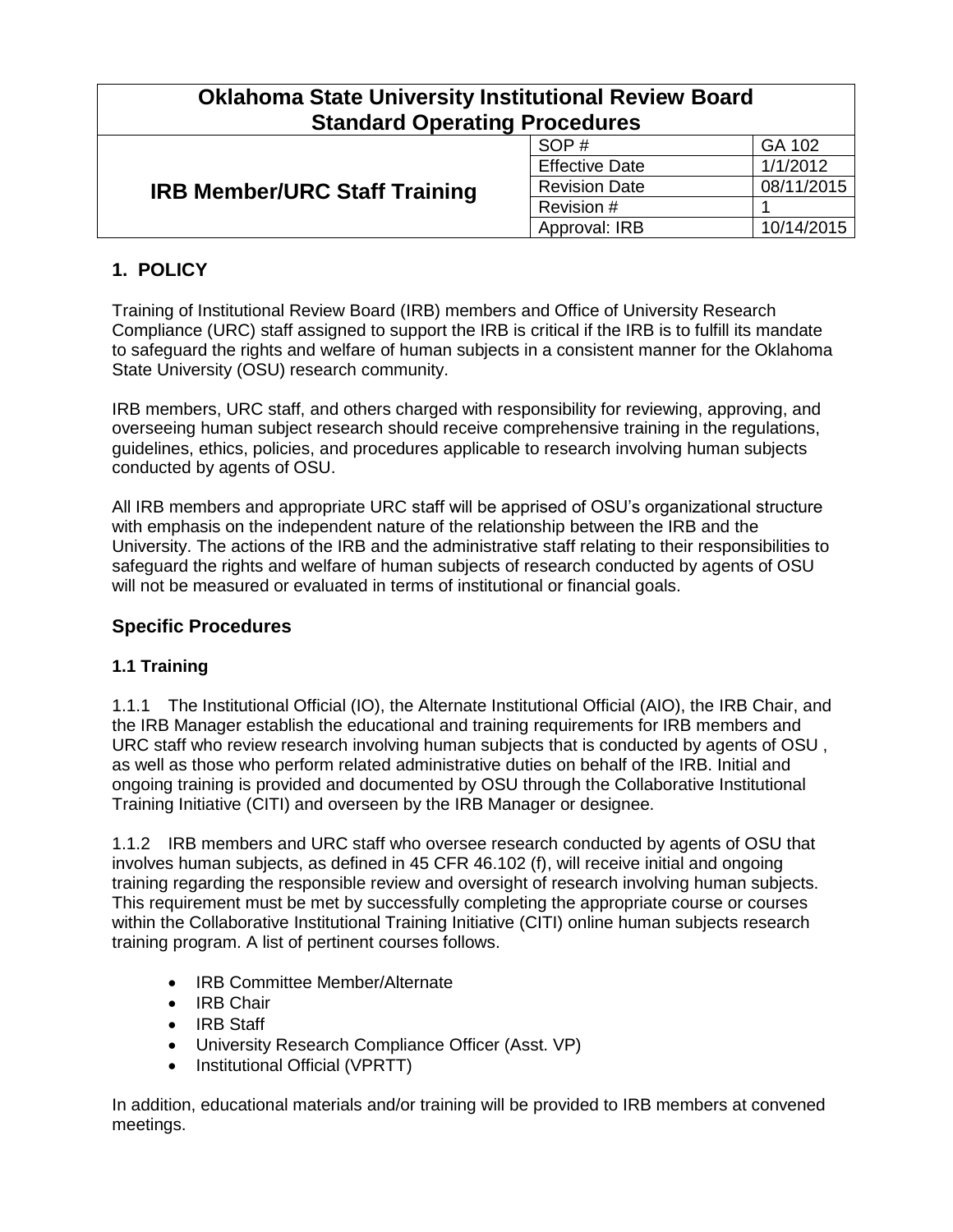1.1.3 New IRB members, including alternate members, will receive the following educational materials upon their appointment to the Board:

- OSU Policy 4-0115 Policy for the Protection of Human Subjects in Research
- Website link to the IRB's standard operating procedures (SOPs)
- Website link to the OSU IRB webpages
- Institutional Review Board Member Handbook
- 45 CFR 46 Federal Policy for Protection of Human Subjects
- Belmont Report
- Declaration of Helsinki
- Nuremburg Code

1.1.4 The IRB Chair and Vice Chair will receive additional training in areas germane to their responsibilities.

1.1.5 New URC staff assigned to support the IRB will receive the following educational materials:

- OSU Policy 4-0115 Policy for the Protection of Human Subjects in Research
- The IRB's SOPs
- Institutional Review Board Member Handbook
- 45 CFR 46 Federal Policy for Protection of Human Subjects
- Belmont Report
- OSU IRB website

1.1.6 URC staff assigned to support the IRB will receive initial and continuing training in the areas germane to their responsibilities, including all IRB policies, IRB SOPs, and IRB and URC procedures.

1.1.7 IRB members, including alternate members, and URC staff assigned to support the IRB will be encouraged to attend workshops, webinars, and other educational opportunities focused on IRB functions and human subject protection. OSU, through URC, will support such activities to the extent possible and as appropriate to the responsibilities of particular IRB members and URC staff.

#### **1.2 Documentation**

Training and continuing education shall be documented in the members' file and staff personnel records.

## **2. SCOPE**

This standard operating policy and procedure applies to all IRB members and URC staff with IRB responsibilities.

## **3. RESPONSIBILITY**

Under the direction of the IO, the IRB Manager, in collaboration with the IRB Chair and the AIO(the Assistant Vice President for Research Compliance), is responsible for establishing, monitoring, and/or conducting all relevant training programs for IRB members and URC staff. In addition, the IRB Manager (or designee) is responsible for guiding the development of IRB member training programs, in collaboration with the IRB Chair and the AIO.